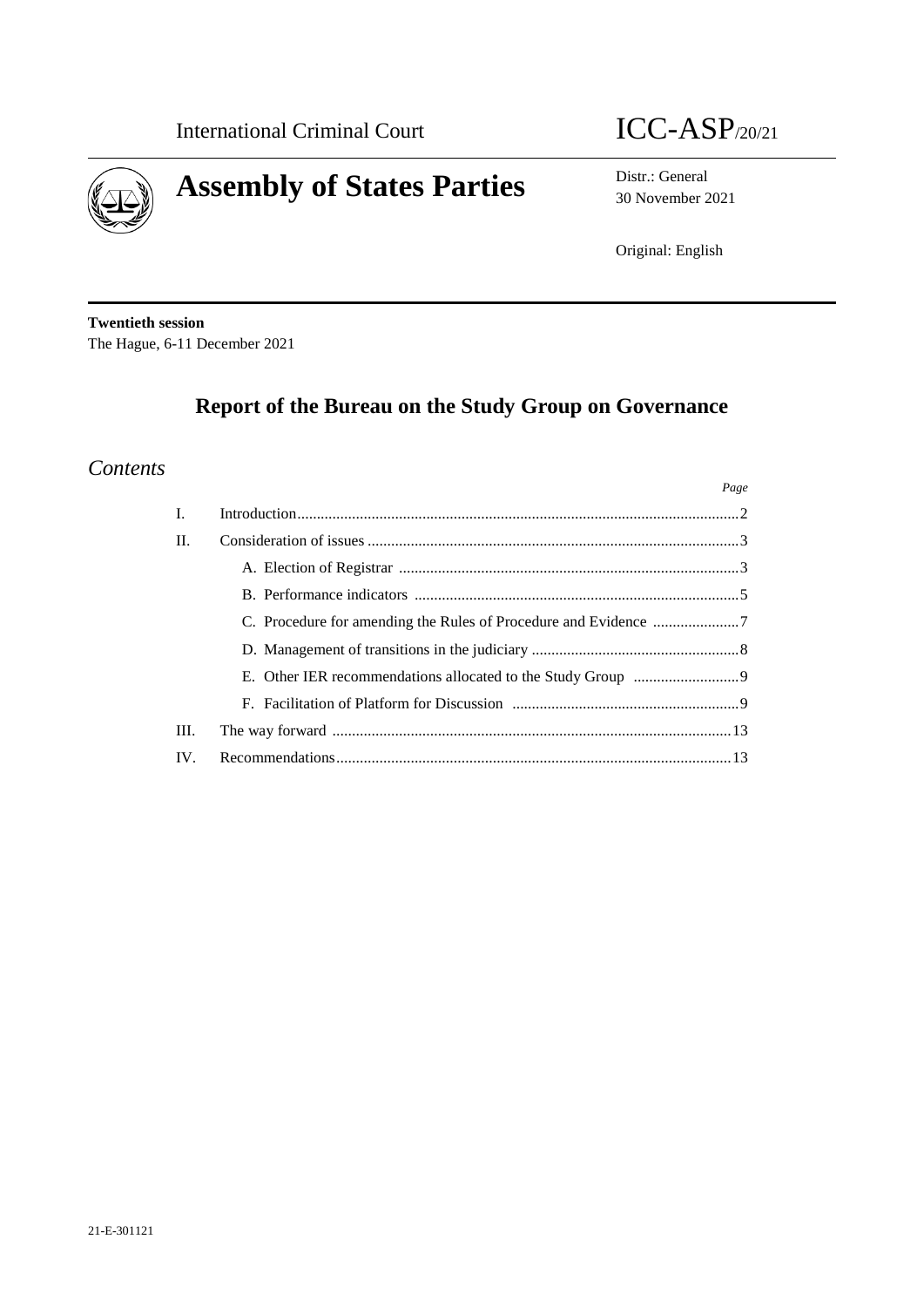## **I. Introduction**

1. The Study Group on Governance (the "Study Group") was established via a resolution<sup>1</sup> of the Assembly of the States Parties (the "Assembly") in December 2010 "to conduct a structured dialogue between States Parties and the Court with a view to strengthening the institutional framework of the Rome Statute system and enhancing the efficiency and effectiveness of the Court while fully preserving its judicial independence…."; and "to facilitate this dialogue with a view to identifying issues where further action is required, in consultation with the Court, and formulating recommendations to the Assembly through the Bureau". It was further decided that "the issues to be dealt with by the Study Group include, but are not limited to, matters pertaining to the strengthening of the institutional framework both within the Court and between the Court and the Assembly, as well as other relevant questions related to the operations of the Court".

2. In 2011, the Study Group dealt with the relationship between the Court and the Assembly, strengthening the institutional framework within the Court and increasing the efficiency of the criminal process. At the request of the Assembly at its tenth to nineteenth sessions, the dialogue between the organs of the Court and States Parties was continued from 2012 to 2021.

3. The nineteenth session of the Assembly took note of the report of the Bureau on the Study Group on Governance<sup>2</sup> and the recommendations contained therein, and extended the mandate of the Study Group for a further year<sup>3</sup>, requesting the Study Group to consider and report on the following issues<sup>4</sup>: (i) 1.4 Election of Registrar; (ii) 1.8 Performance indicators; (iii) 1.13 Procedure for amending Rules of Procedure and Evidence; and (iv) 2.9 Management of transitions in the judiciary

4. In response to the final report of the Independent Expert Review<sup>5</sup>, dated 30 September 2020, ("IER report"), the nineteenth session of the Assembly further requested that  $6$ :

"[…] relevant Assembly Mandates designated as responsible for assessing and taking possible further action as appropriate on relevant recommendations to commence implementation in 2021 and to submit to the Bureau the outcome of its consideration, including on action already taken and proposals for next steps, by 1 November 2021."

5. The Comprehensive Action Plan<sup>7</sup> adopted by the Bureau on 28 July 2021, allocated a number of recommendations to the Study Group and set timelines for their assessment. In addition, the Comprehensive action plan identified the Study Group as a platform for discussion to facilitate a dialogue on clusters of recommendations allocated to the Court.

6. On 6 April 2021, the Bureau appointed Ambassador Heinz Walker-Nederkoorn (Switzerland) and Ambassador Laura Dupuy (Uruguay) as Co-Chairs of the Study Group on Governance, and also appointed Mr. Jan Christoph Nemitz (Germany), Ms. Edith K. Ngungu (Kenya) and Ms. Francis Chávez (Peru) as co-focal points.

7. The Study Group held seven meetings, on 17 June, 14 July, 14 September, 27 September, 12 October, 20 October and on 25 October 2021. The co-Chairs and co-focal points held informal meetings with the President of the Assembly, the Chairperson of the Hague Working Group, States Parties, the Review Mechanism, the then Chair of the Working Group on Amendments, Ambassador Juan Sandoval Mendiolea (Mexico), the Court focal points<sup>8</sup> and other representatives of the Court.

8. This report on the Study Group describes the activities of the Study Group in the past year and contains recommendations regarding the continuation of its work.

<sup>&</sup>lt;sup>1</sup> ICC-ASP/9/Res.2.

<sup>2</sup> ICC-ASP/19/21.

<sup>3</sup> ICC-ASP/18/Res.6, para.91.

<sup>4</sup> Ibid., annex I, para 9.

<sup>5</sup> ICC-ASP/19/16

<sup>6</sup> ICC-ASP/19/Res.7, para.7.

<sup>7</sup> [https://asp.icc-cpi.int/iccdocs/asp\\_docs/ASP20/RM-Comprehensive%20Action%20Plan-ENG.pdf](https://asp.icc-cpi.int/iccdocs/asp_docs/ASP20/RM-Comprehensive%20Action%20Plan-ENG.pdf)

<sup>8</sup> Mr. James Stewart, Deputy Prosecutor, Mr. Hirad Abtahi, Chef de Cabinet of the Presidency, and Mr. Osvaldo Zavala Giler, Senior Special Assistant to the Registrar.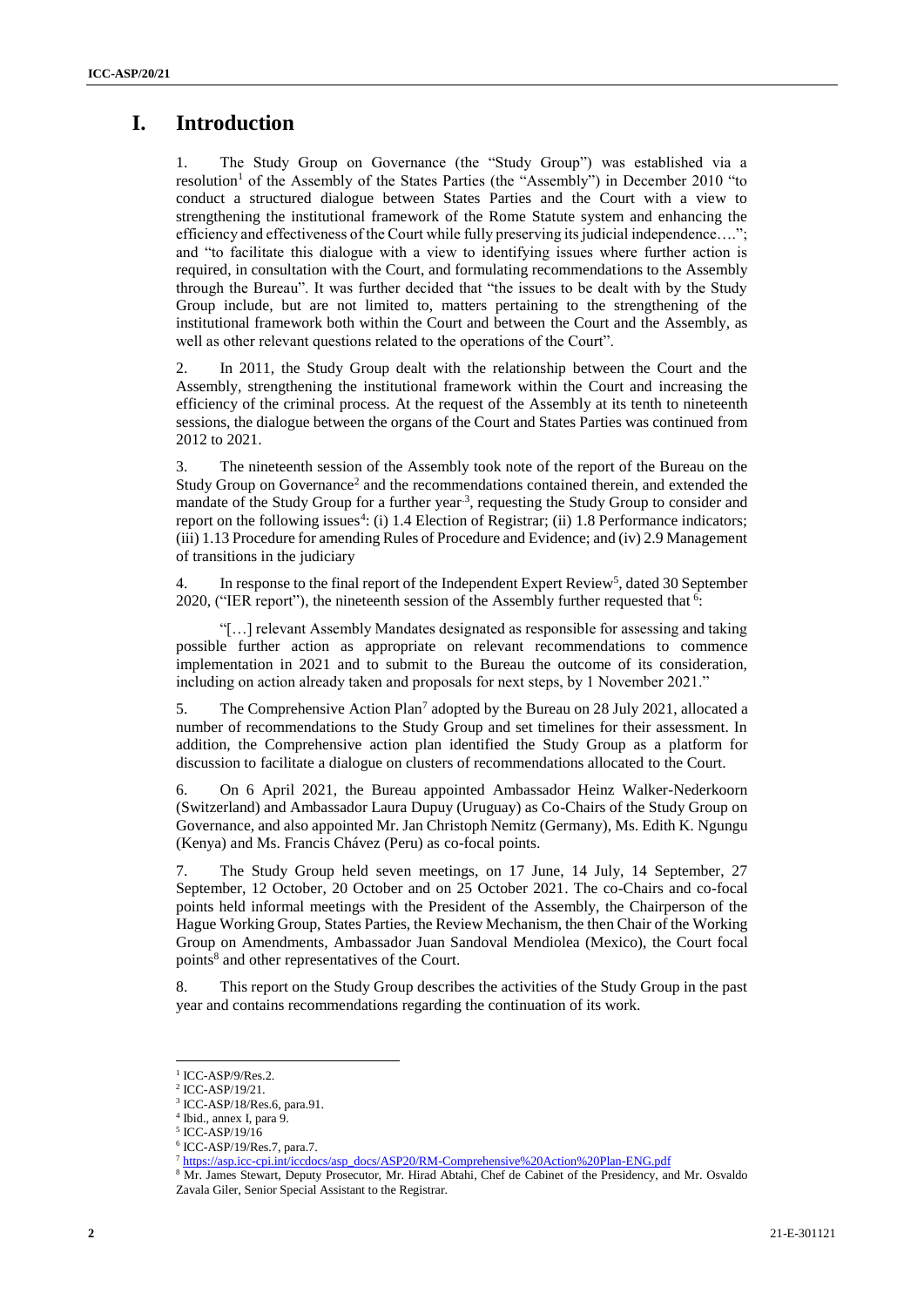## **II. Consideration of issues**

Informed by its mandate and the Comprehensive action plan, the program of work for the Study Group focused on the following issues: (a) Continuation of the discussions on the election of Registrar, including the assessment of R76-R78 of the IER Report; (b) Continuation of the discussion on performance indicators, including the assessment of R146 and R148; (c) Continuation of the discussion on the procedure for amending the Rules of Procedure and Evidence, including the assessment of R381-R384; (d) Continuation of the discussion on the management of transitions in the judiciary, including the assessment of R214 and R206; (e) Assessment of other IER recommendations allocated to the Study Group with the deadline of the second half of 2021 (R55, R120); and (f) Facilitation of a Platform for Discussion of clustered IER recommendations assigned to the Court.

### **A. Election of Registrar**

10. At the first plenary meeting of the Study Group on 14 July 2021, the Co-Chairs and co-focal points of the Study Group presented a discussion paper titled "The way ahead in relation to the election of the Registrar". The paper recalled that the Registrar is elected by an absolute majority of judges taking into account any recommendation of the Assembly of States Parties according to article 43 (4) of the Rome Statute and rule 12 (1) of the Rules of Procedure and Evidence.

11. The paper took note of the findings and recommendations 76-78 of the Independent Experts Review of the International Criminal Court and the Rome Statute system- Final Report (IER report) and considered that the implementation of the recommendations would require an amendment to rule 12 (1) of the Rules of Procedure and Evidence and article 43 (5) of the Rome Statute. Considering that the process of the election of the Registrar would start in the first quarter of 2022, it was further noted that there was not sufficient time to assess and implement recommendation 76 of the IER report beforehand.

12. The Co-Chairs and co-focal points suggested that States Parties should, in the short term, seek to strengthen the role of the Assembly in the upcoming election of the Registrar and in the long term, assess the possible implementation of recommendations 76-78, and presented options on the strengthening of the role of States Parties within the current legal framework.

13. In commenting, States Parties noted that recommendations 76 -77 were premised on the proposed Three-Layered Governance Model whose assessment was still pending and that there was a need to delink the discussions on the governance model from the election of the Registrar and Deputy Registrar. Support was expressed for the proposals for the establishment of a due diligence process and organization of public hearings for candidates for the position of Registrar. It was noted that the proposed way forward was based on the premise that greater involvement of the Assembly was required for the election of the Registrar which was not necessarily the case.

14. Regarding recommendation 77 on the election of the Deputy Registrar, the representative of the Court informed that the mode of election proposed by the Independent Experts was not in line with the provisions of rule 12 (4) of the Rules of Procedure and Evidence and that the Registrar and Deputy Registrar could not be elected in tandem under the current legal framework, since the need for the election of a Deputy has to be assessed by the Registrar.

15. A number of States Parties expressed support for the proposals. A point was made that the legal framework did not prevent State Parties from establishing an expert committee to carry out the selection process for the Registrar as recommended by the Independent Experts. In response, it was recalled that according to rule 12 (1) of the Rules of Procedure and Evidence, it was the Presidency that was responsible for transmitting the list of candidates who satisfy the criteria of the Rome Statute to the Assembly of States Parties. To give that role to an expert committee without amending the Rules would amount to a duplication of roles.

16. Regarding whether the Study Group would discuss the issue of the appointment of a Deputy Registrar, it was noted that the recommendation on the appointment of the Deputy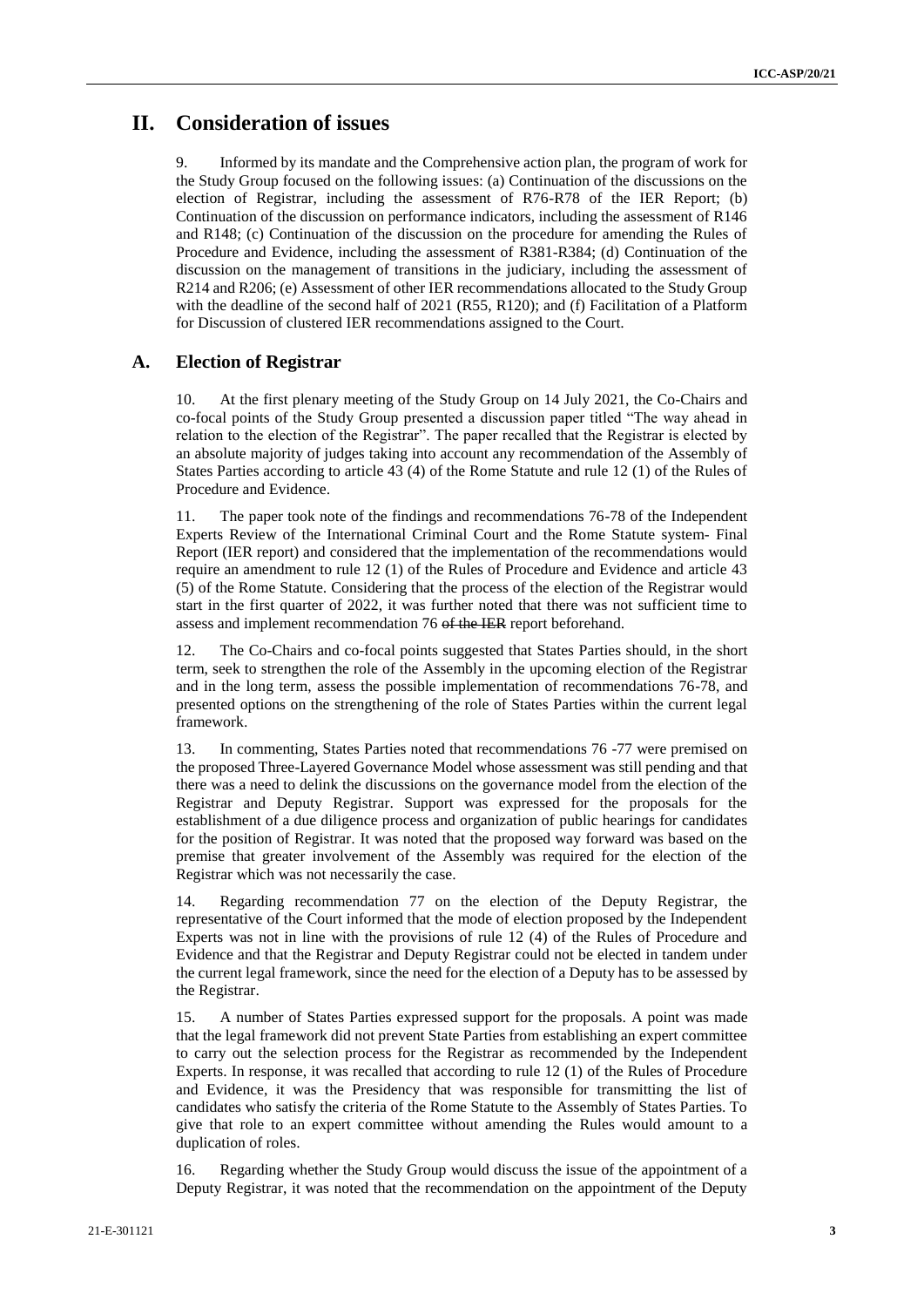Registrar was tied to the recommendations on the Three-Layered Governance Model and could be discussed by the Study Group or in a meeting of the Review Mechanism in the context of the wider discussion on unified governance.

17. As regards whether the current Registrar could make a recommendation on a Deputy Registrar, the Court representatives expressed their support for the idea of having a Deputy Registrar and reiterated that under rule 12 (4) of the Rules of Procedure and Evidence it is the Registrar who assesses the need for a Deputy Registrar and makes a recommendation to the President of the Court, and that the decision on whether to elect a Deputy Registrar is made at a plenary session of the Court.

18. A request was made for a tabulation of the costs of having a Deputy Registrar. The representative of the Court indicated that the Court would be in a position to provide the information once a decision had been reached to elect a Deputy Registrar.

19. Several States Parties noted the need for further discussion on the modalities on the election of the Registrar, the importance of learning from the current process on the election of Deputy Prosecutors, and queried whether the role of States Parties should be strengthened considering that the lessons learnt exercise on the election of the Prosecutor had not been concluded by the Bureau of the Assembly.

20. As regards the nature of recommendations that the Assembly of States Parties had made to the Presidency for previous elections, States Parties were informed that the Secretariat would circulate an information note prepared by the Secretariat in 2020 titled "Election of the Registrar of the International Criminal Court" which presented a historical overview of the practice of States Parties.

21. At the third plenary meeting of the Study Group on 27 September 2021, the Co-Chairs and co-focal points presented a paper titled "Draft decision on election of Registrar". Several States Parties observed that the draft was a good basis for further discussion and a reflection of previous discussions. A proposal was made for the inclusion of the words "after consultation with States Parties and civil society organizations" in operative paragraph 6. The Co-Chairs requested States Parties to convey their comments on the draft.

22. At its fourth meeting, on 12 October 2021, the Study Group considered the amended draft decision which incorporated the views submitted. It was noted that in previous elections the recommendations on the list of candidates for Registrar had been discussed by The Hague Working Group. The draft decision had therefore been amended to include the words "through The Hague Working Group" in operative paragraph 5 and operative paragraph 6 was amended to include "through The Hague Working Group to discuss the list of candidates for Registrar..."

23. A point was made that the Court should take measures to encourage a wider diversity of eligible candidates who satisfy the criteria of article 43 (3) of the Rome Statute and that this should be reflected in operative paragraph 3. A clarification was sought on the proposal for public roundtable discussions with candidates for the position of Registrar. It was also emphasized that discussions on the recommendations on the list of candidates should be inclusive.

24. At the fifth meeting, on 20 October 2021, the Study Group considered an updated draft decision on the election of the Registrar. Operative paragraph 3 had been amended by including the wording of article 43(3) of the Rome Statute. Operative paragraph 5 had been amended to include the words "as an option" and operative paragraph 6 was amended to include the words "in an inclusive manner", to look for transparency and engagement of all delegations.

25. Support was received for the proposed amendments to operative paragraphs 3 and 6. However, several States Parties expressed support for public roundtable discussions with the candidates and proposed the deletion of the words "as an option" in operative paragraph 5. As regards whether the Study Group had, in principle agreed to recommend that the Bureau facilitate the holding of public roundtable discussions, it was noted that several other options on engagement with the candidates had been proposed and that States Parties would continue the discussions in 2022, though this option received broad support.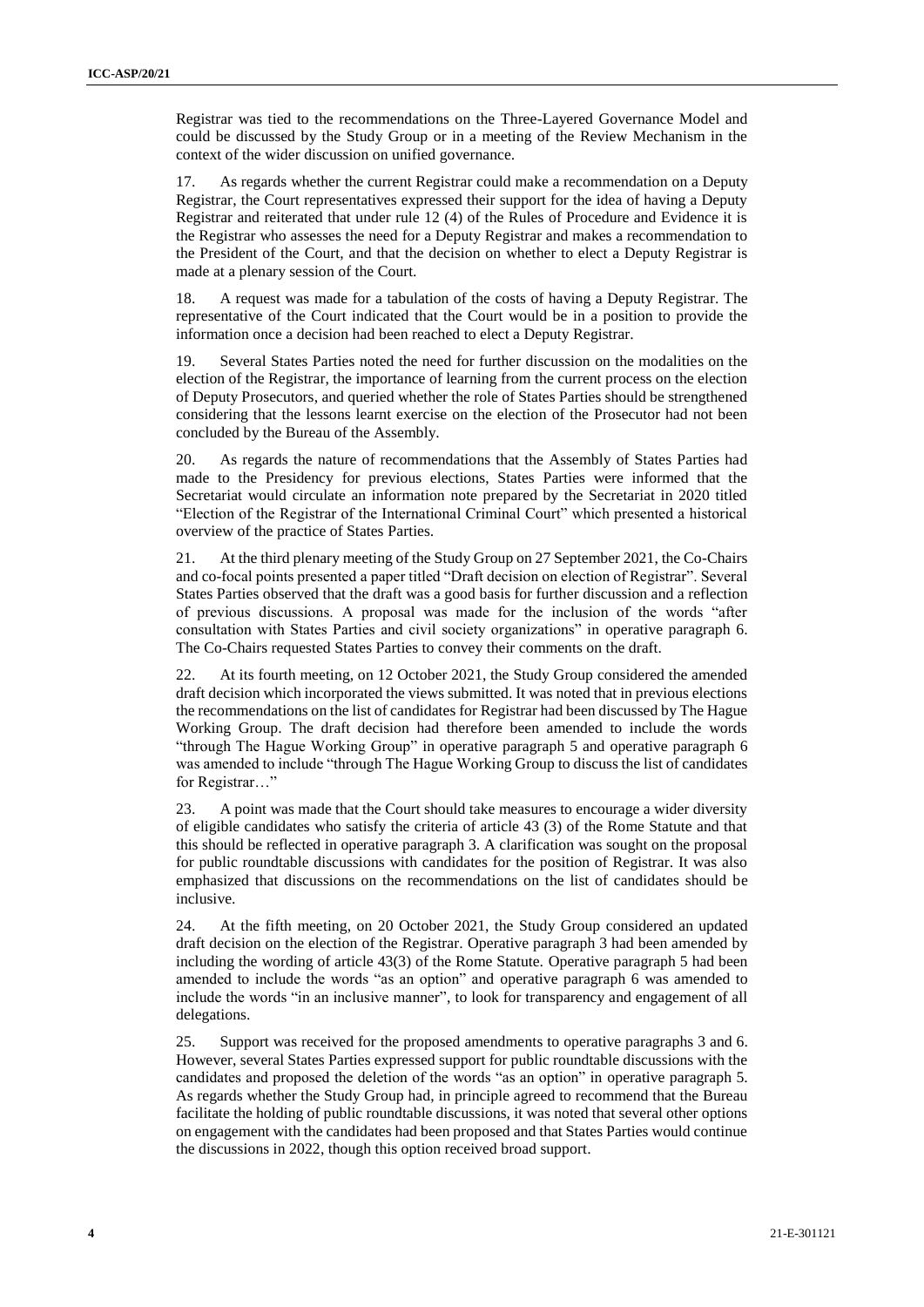26. At the conclusion of discussions, the Co-Chairs and co-focal points proposed that the Study Group continue to consider recommendations 77-78 and to report thereon to the twenty-first session of the Assembly.

27. The final draft decision on the election of Registrar was conveyed to States Parties on 20 October 2021 for approval under a silence procedure until 22 October 2021. As no comments were received, the draft decision was formally approved by the Study Group and has been included in the current report of the Study Group to the Bureau.<sup>9</sup>

## **B. Performance indicators**

28. At the meeting of the Study Group on 17 June 2021, the Co-Chairs recalled that at the 24 September 2020 meeting, the Study Group had received presentations by representatives of the Registry and the Office of the Prosecutor on the development of the performance indicators of the Court.

29. The Co-Chairs recalled the mandate given to the Study Group by the Assembly at its nineteenth session,<sup>10</sup> requesting the Study Group to consider performance indicators, mindful of the recommendations made by the Group of Independent Experts.

#### **1. Presentation of the 2020 report on performance indicators**

30. At the meeting of the Study Group on 17 June 2021, representatives of the Registry and of the Office of the Prosecutor briefed the Study Group on behalf of the Court on the Court's 2020 report on key performance indicators ("KPI" or "KPIs").

31. A representative of the Registry recalled the adoption, on 17 July 2019, of the new Strategic Plans (2019-2021) of the Court, the Office of the Prosecutor, and the Registry and that the Registry collected Court-level performance data in relation to the goals set out in the Court's strategic plan, comprising judicial and prosecutorial performance goals, cooperation and complementary goals; and organizational performance goals.

32. He pointed out that, for the first time, the report, covering the period up to 30 September 2020, included data regarding timelines for the issuance of certain decisions adopted by the judiciary at the retreat held in October 2019 and subsequently included in the Chamber's Practice Manual, as well as data on cooperation and complementary goals, which were not part of the previous reports.

33. He further noted that the vast majority of data collected referred to judicial and prosecutorial proceedings and was being used as a management tool, for example with regard to the estimation of workload. While the data collected was useful, he expressed a need to look at how better use could be made of it.

34. A representative of the Office of the Prosecutor welcomed that the new reporting structure allowed a more detailed breakdown of the data analysis and emphasized the challenge in developing meaningful indicators to measure the Court's performance with regard to its cooperation and complementary goals. By definition, both depended partly on external circumstances and did require interaction with and action from external actors and stakeholders.

35. On the next steps, the Court representatives took note of the recommendations on KPIs in the IER report and provided an overview of the Court's initial response to recommendations R144-R148.

36. The Co-Chairs proposed to assess recommendations R146 and R148, both allocated by the Comprehensive action plan to the Study Group for assessment in 2021, in a separate meeting.

<sup>&</sup>lt;sup>9</sup> Section IV. C.

<sup>10</sup> ICC-ASP/19/Res.6, annex I, para.9.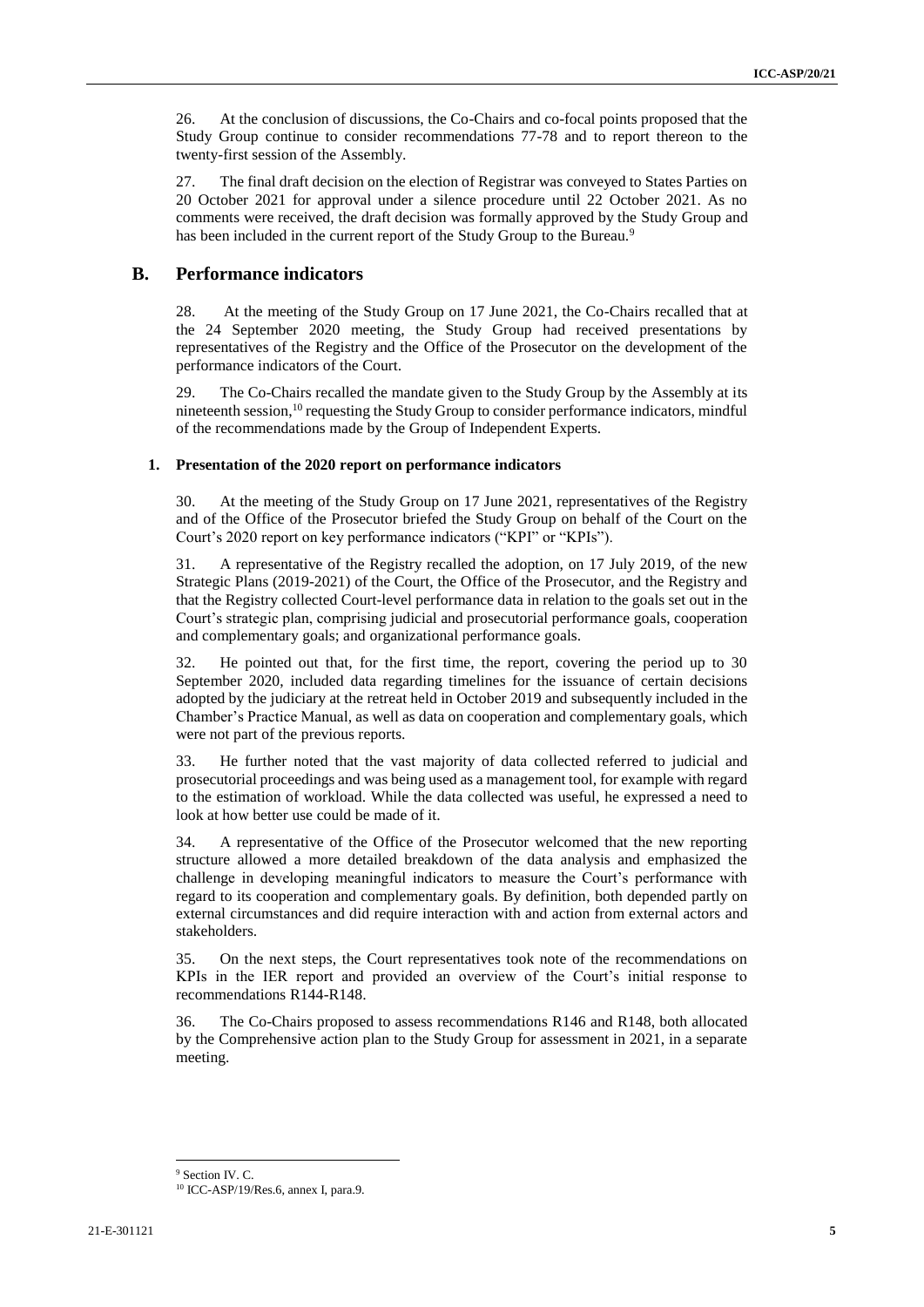#### **2. Assessment of recommendations R146 and R148**

37. At the meeting of the Study Group on 20 October 2021, a representative of the Registry presented the Court's assessment and status of implementation of recommendations R146 and R148.

38. He recalled the Court's initial response, welcoming recommendations R146 and R148 and expressing the will to continue to develop its KPIs in accordance with the recommendations and to fully commit to further fine-tuning the use of KPIs.

39. With regard to R146, the Court had already identified a number of measures, some of which could be implemented in 2022, in order to standardize the collection of data, enable comparison across several years, make the presentation of data more coherent, consistent and reader-friendly and consequently provide more meaningful insight of the achievement of strategic goals.

40. In future, each KPI shall be linked to a specific ICC strategic goal (as opposed to one of the three groups of strategic coals), thus more closely aligning organ-specific KPIs with the new Court Strategic Goals. The presentation of low-leverage indicators shall be eliminated and high-leverage indicators shall be more often included, in order to streamline the report and reduce data reporting fatigue. The report shall further include more data visualization and clear definitions and descriptions. To enable better comparison with and inclusion in budget documents, the reporting timeline should be adjusted to January-December.

41. In response to a query on how KPIs were defined, communicated to staff and evaluated, as the exercise was also considered important for establishing a common mission and vision for staff, the representative of the Registry indicated that the KPIs had been developed at the retreat in Glion, Switzerland, in 2016. They were subsequently adjusted when the strategic plans were developed, in an effort to align them more with the budget process and to bring them closer to the Sections. While some KPIs may be more visible to staff than others, all Sections reported regularly on their KPIs. KPIs that had been consistently met were either deleted or redefined more ambitiously.

42. With regard to R148, the representative of the Registry noted that the Court had in the past collaborated with external parties to assess the impact of the Court on affected local communities and victims and would continue to provide full support and cooperation to reputable external parties undertaking independent studies.

43. He further expressed the Court's view that, should the Assembly decide to take recommendation 148 forward for implementation, a number of key issues should be taken into account for consideration. Firstly, one should start with a stock-taking of existing studies to see what opportunities they offer, including lessons learned in terms of methodology and limitations. Secondly, the "impact" to be measured should be adequately defined and put in the context of the Court's available resources and spheres of influence. Thirdly, the question of how "impact" can actually be measured should be considered, taking into account that impact might take long time to be measured. Fourth, quantitative and qualitative indicators, while being assessed by external parties, should be agreed upon in consultation with the Court. The Internal Oversight Mechanism ("IOM") may also need to be consulted in the context of paragraph 22 of its revised mandate.<sup>11</sup> Fifth, indicators (quantitative & qualitative) across different situation countries should be carefully designed to identify the variables beyond the Court's work that impact its performance. Sixth, voluntary contributions should be sought after and secured by the relevant external partners undertaking a particular study, as the Court will not have the means to fund such an exercise out of the normal budget.

44. The Co-Chairs subsequently invited Mr. Klaus Rackwitz, Director of the Nuremberg Academy and Mr. Sam Mueller, founding Director of The Hague Institute for Innovation of Law, to give a presentation on the Nuremberg benchmark's project, a feasibility study to determine whether benchmarks for international criminal justice can be established.

45. Mr. Rackwitz and Mr. Mueller explained that their study aimed at assessing whether there could be a measuring system, helping States to identify what type of intervention (i.e.

<sup>11</sup> ICC-ASP/19/Res.6, annex II.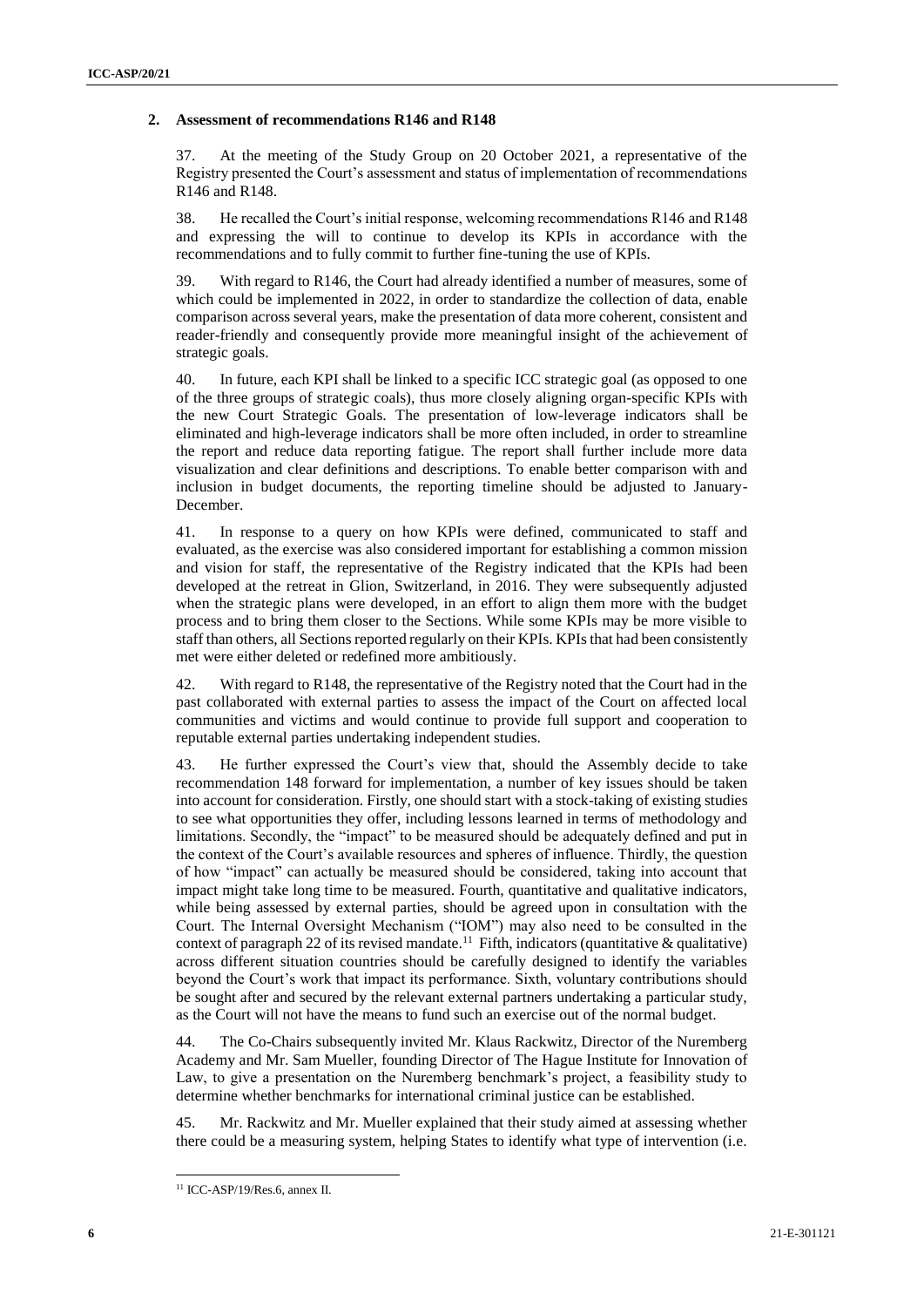a Court or a demilitarization project) would be most effective for what type of situation. They concluded that it would be possible to develop a system to measure the effectiveness of an intervention response in terms of deterrence, accountability or restoration effects, but that political support would be needed. The process of creating a measuring system would take several years and cost approximately  $66$  million, with an additional  $61.5 - 2$  million per year to keep it running. Therefore, an organizational owner would be needed to take the study further. They emphasized that despite the costs, the issue would be too important to let go. Their final report would be published in early 2022 and would produce a blue print.

46. Concern was raised that externalized studies assessing the impact of the Court could be one-sided and the Court was encouraged to make an effort to involve civil society and academia from different regions of the world.

47. A representative of the Open Society Justice Initiative encouraged the Court to continue to consider ways to make better use of data it already collected, e.g. the Court could measure the number of victims applications processed in relation to those received, or the average time lapse between the commission of crimes and the delivery of reparations. While an increased use of external partners would be welcomed, the implementation of R148 could not be accomplished solely through voluntary resources.

48. The Co-Chairs invited States Parties to reflect on this issue, stressed the need to continue the dialogue on the possibilities of measuring the Court's impact and proposed to recommend that the Study Group continue to consider R148 and to report thereon to the twenty-first session of the Assembly.

## **C. Procedure for amending the Rules of Procedure and Evidence**

49. Prior to the 14 July 2021 meeting, the Study Group coordinated its work on the issue of amendments to the Rules of Procedure and Evidence with the Working Group on Amendments, which proved to be very beneficial for the progress on this topic. The Study Group wishes to continue this collaboration with the WGA. Similarly, the Co-Chairs had reached out to the Review Mechanism as well as the Court focal points for the IER report. In addition, during the meetings on 14 July and 14 September 2021, the Chef de Cabinet answered questions by States Parties with respect to the topic of rule amendment proposals.

50. At the 14 July 2021 meeting, the co-Chairs and co-focal points presented a paper titled "Draft resolution language on way forward for proposals for rule amendments", dated 12 July 2021. This paper took note of the relevant findings in the IER report (R381-R384) and considered that the efficiency and effectiveness of the Court required a procedure that would enable the Court as well as the States Parties to provide for rule amendments; such procedure should respect the provisions of articles  $112(7)$  as well as  $51(2)$  of the Statute regarding, respectively, the taking of decisions by the Assembly by consensus and, in the absence of consensus, upon adoption by a two-thirds majority of the members of the Assembly of States Parties.

51. Some States Parties indicated that a need existed to break the deadlock with respect to rule amendment proposals. In response to a query by other States Parties as to whether the Study Group had specific proposals for rule amendments in mind, the co-focal point stated that no specific proposal would be tabled for the twentieth session of the Assembly of States Parties, and that the proposed draft resolution language would apply to any future rule amendment proposals.

52. Furthermore, regarding whether such amendment proposals would be considered in joint meetings of the Study Group and Working Group on Amendments, the co-focal point answered in the affirmative. The 14 September 2021 meeting was a joint meeting of the Study Group and the Working Group on Amendments. At that meeting, the then Chair of the Working Group on Amendments commented on the draft resolution language and the procedural way forward.

53. At that meeting, States Parties discussed an updated draft resolution text which had incorporated suggested language by States Parties. In particular, some States Parties preferred an explicit reference to the pursuit of consensus in the operative paragraphs (in line with article 112 (7)), while other States Parties were concerned that such language could be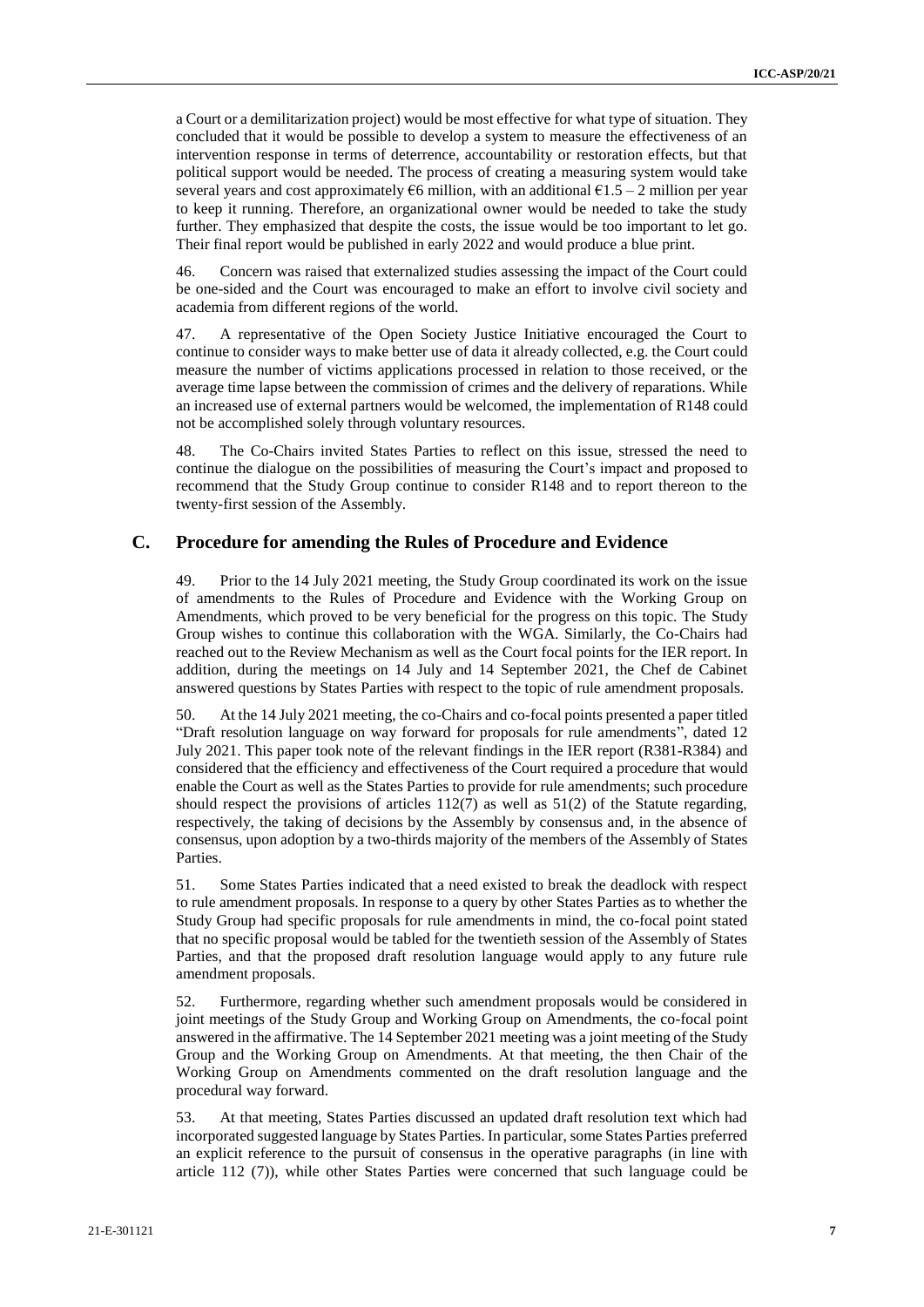understood as requiring consensus for a rule amendment proposal (where article 51 (2) is applicable).

54. The Co-Chairs and the co-focal points therefore suggested that operative paragraph 2 should provide that, in accordance with articles  $112(7)$  and  $51(2)$  of the Statute, a decision on the adoption of a Rule amendment proposal shall be taken in accordance with the procedure set out in operative paragraph 1, which refers to the Roadmap of the Study Group<sup>12</sup>, as well as the "Terms of reference of the Working Group on Amendments".<sup>13</sup>

55. Following further discussions, operative paragraph 1 was further amended to read that all States Parties, "in cooperation with the Court", are called upon to rigorously and thoroughly review any rule amendment proposal, in order to emphasize the role of the Court in this important process.

56. Finally, the Co-Chairs proposed that the Assembly request the Study Group continue to consider the remainder of recommendations 381-384, and to report thereon to the twentyfirst session of the Assembly.

57. The final draft resolution text, dated 23 September 2021, was conveyed to States Parties on 27 September 2021 under a silence procedure. As no comments were received, the draft resolution text had been formally approved by the Study Group and has been included in the current report of the Study Group to the Bureau.<sup>14</sup>

## **D. Management of transitions in the judiciary**

58. At the fourth plenary meeting of the Study Group on 12 October 2021, the Co-Chairs and co-focal points presented a discussion paper titled "Management of transitions in the Judiciary". The paper recapitulated the current situation whereby if a judge becomes permanently unable to continue a trial, the latter must start from the beginning. This situation is generated due to the provision of article 74 (1) of Rome Statute that requires the physical presence of all judges at all stages of the trial.

59. The paper also recalls the recommendations 214 and 215 of the Independent Expert Review which favor a Rome Statute amendment to establish a "substitute judge" to enable a trial to continue where a judge becomes permanently unable to continue his functions due to illness or death. In the same line, the overall response of the Court to these recommendations also agrees that amendments to the Rome Statute would be the ideal means to address the current situation, and considers the matter as urgent.

60. In addition, the discussion paper proposes three possible solutions for the way ahead. First, the paper finds that the institution of a "substitute judge", as recommended by the IER, could be an option but its main disadvantage would be that a substitute judge would not be able to join the trial immediately because he/she would need to be elected by the Assembly of States Parties. A second option would be the introduction of a new category of judges, "judges ad hoc", who would be elected by the Assembly, together with regular judges. They would be placed in a roster list, specifically designed for that purpose and would be called to serve upon request of the President of the Court as soon as a regular judge became permanently unavailable.<sup>15</sup> It is important to state that this second option would need an additional amendment to article 36 of the Rome Statute.

61. Finally, a third option contemplates the possibility of introducing judges ad hoc also in case of increased workload, given that the current provision on this matter, article 36 (2) of Rome Statute, stipulates that any additional judge would serve for a term of nine years. Therefore, States Parties would have to elect a new regular judge to resolve a circumstantial necessity, with all the related financial implications.

62. In their preliminary comments, States Parties agreed on the necessity of addressing this issue in an urgent matter and highlighted the importance of assessing the best practices of other criminal tribunals. Some States Parties proposed to invite an expert from the

<sup>12</sup> ICC-ASP/12/37 (2013), annex I.

<sup>13</sup> ICC-ASP/18/Res.8, annex II.

<sup>&</sup>lt;sup>14</sup> Section IV.C

<sup>&</sup>lt;sup>15</sup> This practice had been adopted by the International Criminal Tribunal for Rwanda and the International Criminal Tribunal for the former Yugoslavia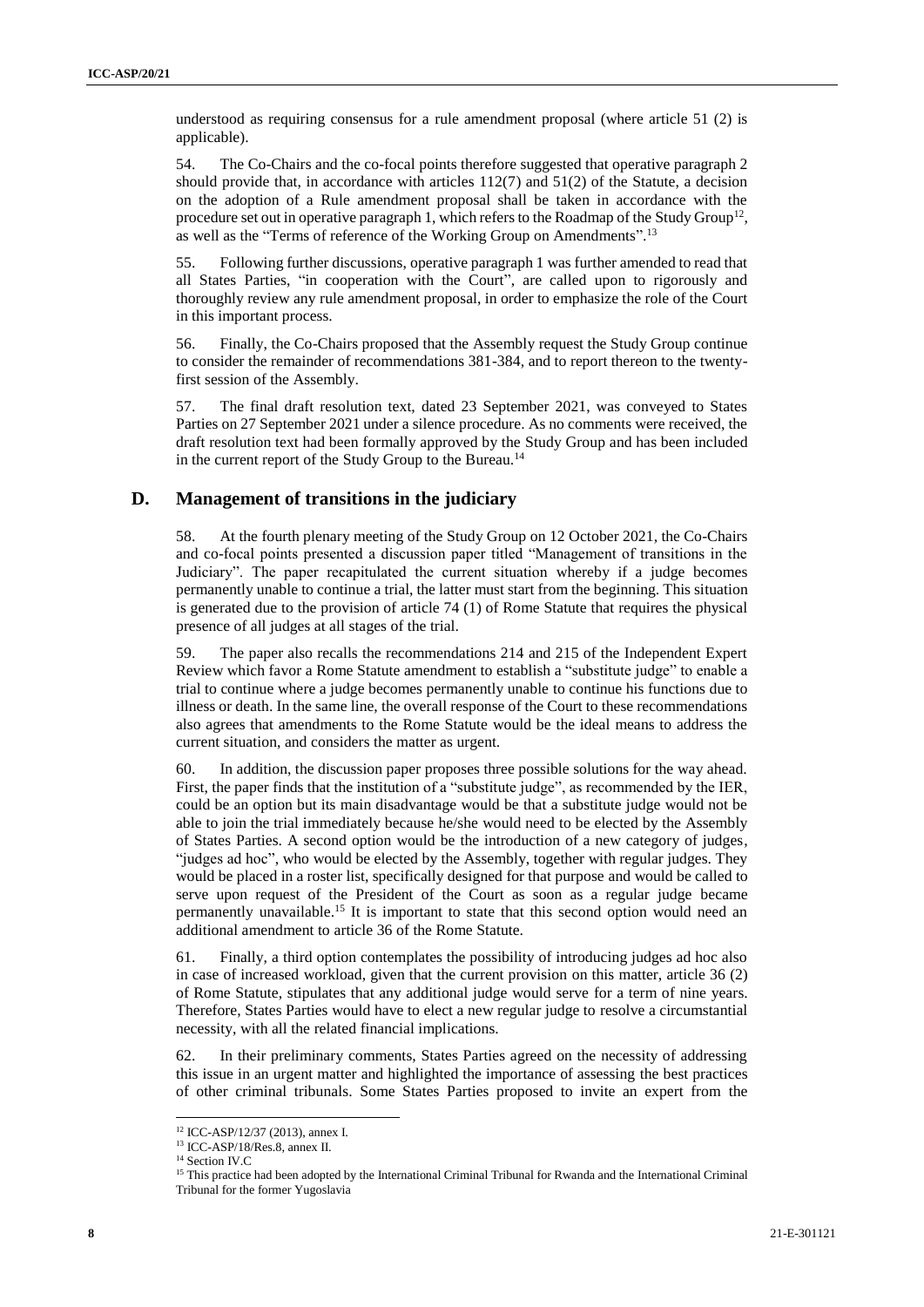International Residual Mechanism for Criminal Tribunals to provide details about the practice of the tribunals with respect to judges ad hoc. The discussion paper is currently being studied by the States Parties so that the options presented could be further assessed in 2022.

63. The Study Group proposes to recommend that the Assembly request it to continue its discussions on recommendations 214 and 215 in 2022, on the basis of the paper entitled "Management of transitions in the Judiciary".

64. Regarding IER recommendation 206, the Study Group will propose a way forward on its implementation in early 2022, considering that there is already a proposal for amendment of rule 140 *bis* of the Rules of Procedure and Evidence that can be reassessed by States Parties.

## **E. Other IER recommendations allocated to the Study Group**

65. At the meeting of the Study Group on 20 October 2021, the Co-Chairs provided an update on remaining IER recommendations R55 and R120, which had also been allocated to the Study Group to be assessed in the second half of 2021.

66. With regard to R55, the Co-chairs recalled that the Court in its overall response to the IER report had welcomed this recommendation subject to sufficient funding and that the Office of the Prosecutor in its budget proposal for 2022 had asked for the funding of one Senior Public Information Officer (P-4). The Committee on Budget and Finance had subsequently recommended the approval of this position in its report on the work of its thirtyseventh session.<sup>16</sup> The Co-Chairs took note that ultimately the implementation of this recommendation would depend on the outcome of the budget discussion and that therefore the assessment of R55 by the Study Group would have its limits. Nevertheless, States Parties would be welcome to share their assessment of R55, if they so wished.

67. With regard to R120, the Co-Chairs informed that this recommendation had been taken up by the IOM facilitation together with related recommendations on internal grievance procedures, and that this recommendation would therefore not be assessed in the Study Group.

68. The Co-Chairs took note that no delegation wished to share an assessment and concluded that the Study Group would not need to further assess R55 and R120.

## **F. Facilitation of platform for discussion**

69. The Study Group recalled that, in allocating the IER recommendations in the Comprehensive action plan, the Review Mechanism had decided to work through existing Assembly structures in order to avoid burdening the Assembly with new structures. The Review Mechanism allocated the recommendations concerning governance issues to the Study Group on Governance as the platform for discussion (except for those related to Unified Governance, R1-R20, where the RM had decided to facilitate the initial discussion).<sup>17</sup> On 25 October 2021, the Study Group held a meeting in order to discuss the clustered IER recommendations allocated to the Court that were assigned to the Study Group as the platform for discussion. The Court gave an update of its assessment of the respective recommendations, focusing on those earmarked for 2021.

#### **1. Update by the Registry**

*a) Chapter II. Human Resources (R91, R93)*

70. The Director, Division of Management Services, presented an update on recommendations R91 and R93 of Chapter II of the IER report.

<sup>&</sup>lt;sup>16</sup> ICC-ASP/20/15.

<sup>&</sup>lt;sup>17</sup> Introductory note, Proposal for a Comprehensive Action Plan for the assessment of the recommendations of the Group of Independent Experts, including requirements for possible further action, para. 7. See: [https://asp.icc](https://asp.icc-cpi.int/iccdocs/asp_docs/ASP20/RM-CAP-Introductory-Note-ENG.pdf)[cpi.int/iccdocs/asp\\_docs/ASP20/RM-CAP-Introductory-Note-ENG.pdf](https://asp.icc-cpi.int/iccdocs/asp_docs/ASP20/RM-CAP-Introductory-Note-ENG.pdf)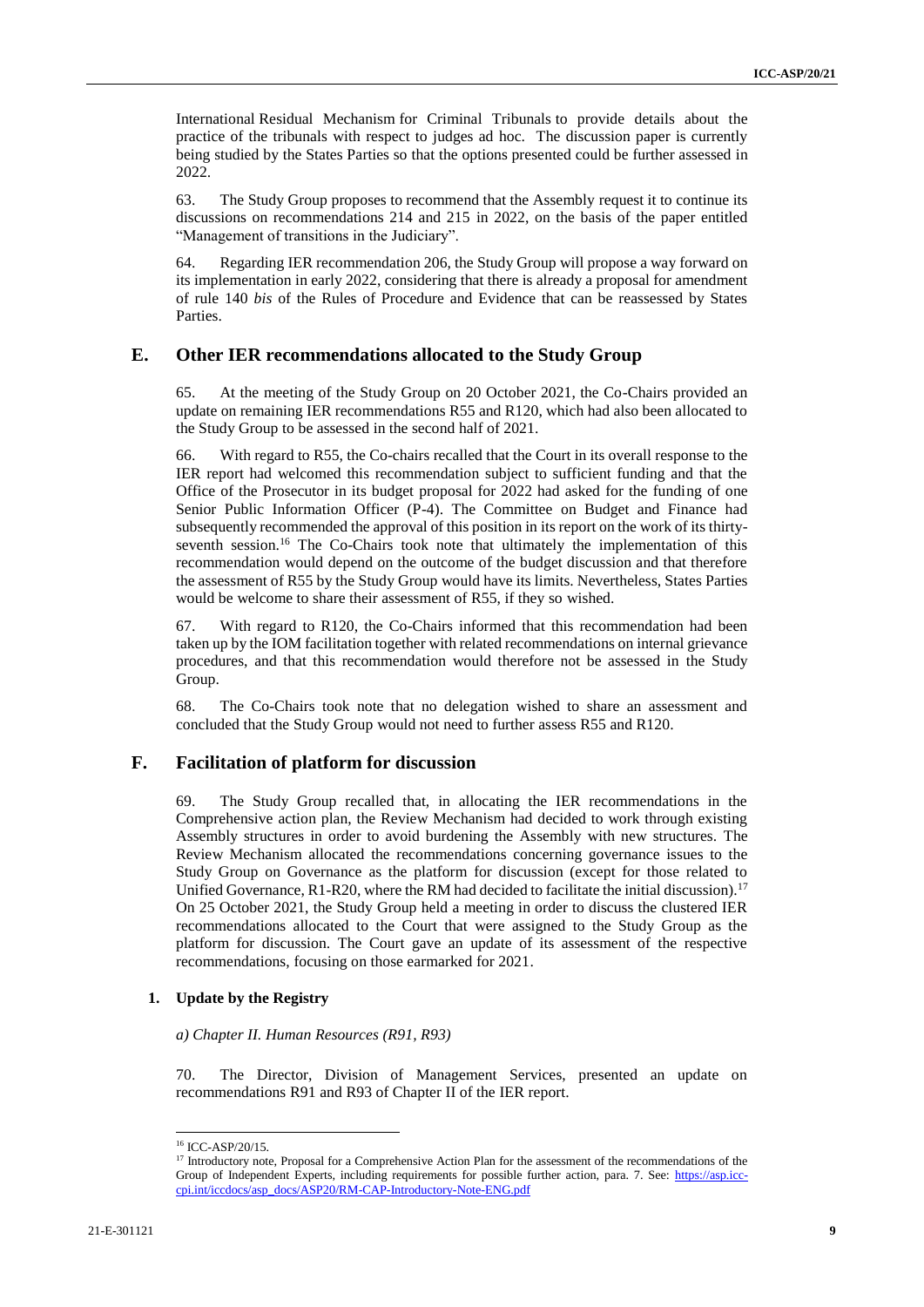71. Regarding R91, the Court had assessed the recommendation against the current practice and the representative confirmed that most aspects were being applied. Recruitment panels already included at least one woman, with an eye to gender balance. In addition, the Court always includes a member from underrepresented regions on each panel. The Court tried to observe the requirement for the presence of speakers of both working languages on the recruitment panels, in light of the requirement in the vacancy announcement that candidates should be fluent in one of the two working languages, and depending on the job description, the Court might look into other official languages of the Court. In addition, there was always an expert from HR who guaranteed that the process was followed.

72. Regarding R93, he noted that this was a pre-Covid-19 recommendation, and that during the pandemic, the Court had conducted all interviews via video-conference. Efforts were underway to ensure that interviews for senior positions were held physically in The Hague. This recommendation was assessed against the current practice but it also built on achievements during the pandemic period.

73. Both recommendations, together with other Human Resources-related recommendations also allocated to the Study Group, were being considered by the Court in the context of the review of Human Resources Services, which was foreseen in the Registry Strategic Plan.

74. The Court would engage with the Committee on Budget and Finance on these and other Human Resources-related matters in the spring session.

75. Mr. Taeeun Choi (Republic of Korea), facilitator for Geographical representation and gender balance in the recruitment of staff (GRGB), recalled that R91 and R93 had been assigned to the Study Group with the involvement of GRGB. Since the Study Group would be discussing R91 and R93 after the clustered presentations by the Court, the most efficient way of GRGB considering these recommendations would be through the participation of GRGB New York-based representatives in the Study Group meetings on this point. R91 and R93 would be further discussed at the next facilitation meeting in New York and the facilitator would share the findings with the Study Group.

#### **2. Update by the Judiciary**

76. The Chef de Cabinet of the Presidency of the Court indicated how the judiciary was assessing the recommendations allocated to it.

#### *a) Chapter VIII of the IER report, Election of the Presidency* (*R171, R172*)

77. The Chef de Cabinet indicated that, after the judges retreat in 2020, these recommendations had already been implemented following the 19 January 2021 adoption by the plenary of judges of the Guidelines on the procedure for the election of the Presidency, as well as of the Code of judicial ethics. The Guidelines contain provisions on "Ethical obligations" (Section 6) that are reflected in the Code of judicial ethics (article 5, "Integrity"), in relation to the election of the Presidency.

#### *b) Chapter IX Working methods: B. Full-time service of new judges (R178-R180)*

78. These recommendations had already been implemented. In light of R.178, the newly elected Presidency, in March 2021, included the reasoning in its decision on assignment of judges, such as workload, profiles of the judges, and also explained the reasons on the calling of judges, including why they were called immediately and the fact that the Appeals Chamber was missing a judge.

79. Regarding R179, the Presidency had prepared a report titled "Report of the judges of the Court on Managing Transitions in the Judiciary", dated 30 January 2020 which had been introduced at the 5 March 2020 meeting of the Study Group. As part of the planning for smooth transition, the judiciary had since then taken a number of initiatives to facilitate the succession of judges. In particular, the introduction of time limits for the issuance of decisions, a narrower interpretation of article 36(10) of the Rome Statute, and the use of a judge to complete a trial (after his/her 9 years mandate) not on a full-time basis.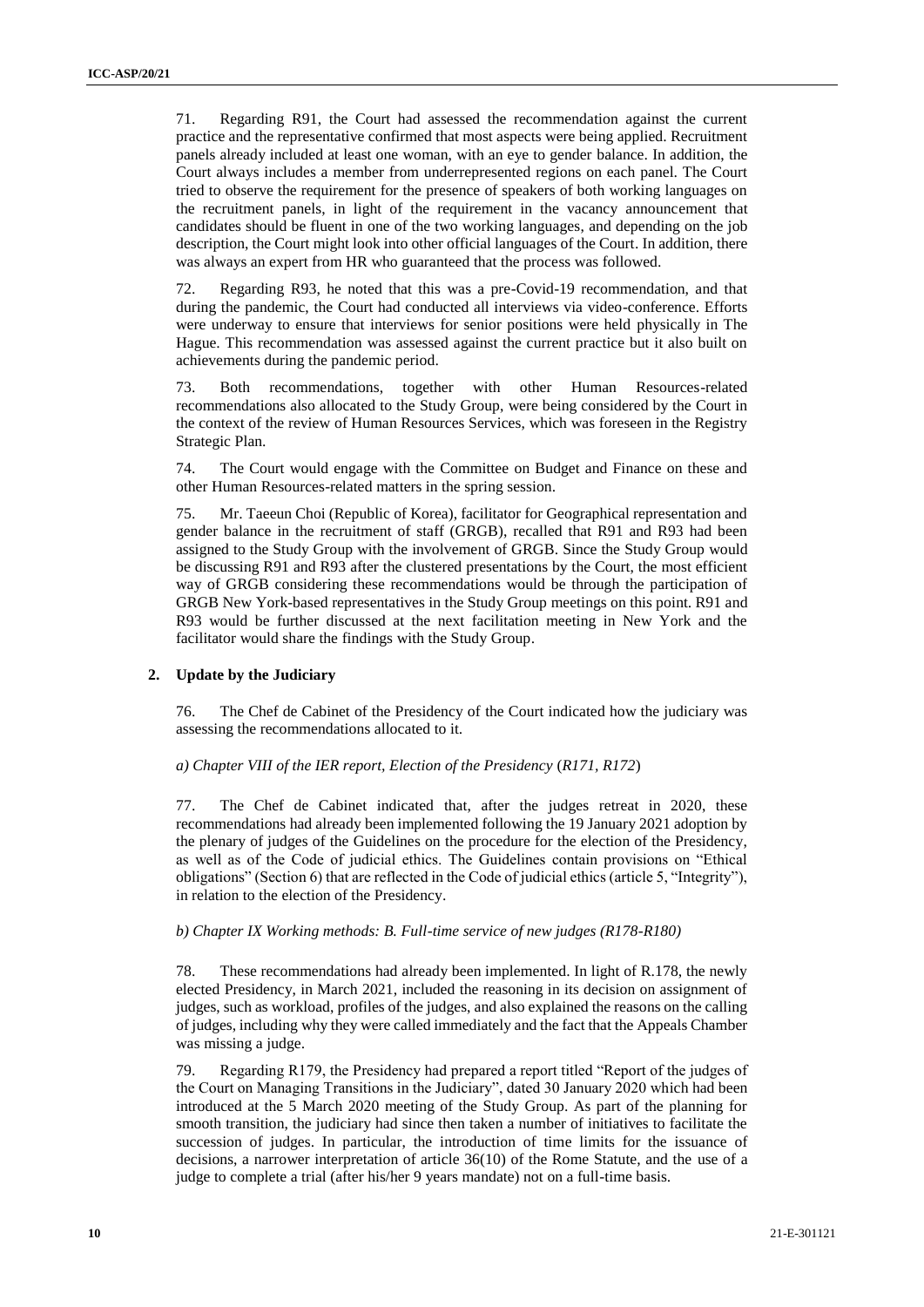80. Regarding R180, prospective judges received detailed information on the terms and conditions of service prior to their election. Judicial candidates should be informed of their terms and conditions of service even before being elected. The Court's position was, that since this was a matter of elections, the Secretariat of the ASP, not the Registrar, should ideally convey that information to States Parties.

#### c) *Chapter X. Efficiency of the judicial process and fair trial rights (R189-R193, R204, R213)*

81. Regarding the recommendations in Chapter X and Chapter XI, the Chef de Cabinet stated that the assessment would be discussed and finalized at the judges' retreat scheduled for 19 and 20 November 2021. A press release would be issued containing the early conclusions of the judges' assessment. Further details could be shared next year. Pending the outcome of the retreat, the judiciary has done some preliminary assessments of the recommendations.

82. R189 on efficiency: The judges agree with this recommendation and believe that it should not be limited to the first appearance during pre-trial stage, as the Office of the Prosecutor (OTP) continues its investigations. For example, in the Abd Al Rahman case, the Pre-Trial Chamber requested the Prosecution to include confidential and ex parte filings on a fortnightly basis to update and explain to the Chamber on the state of affairs. This recommendation has been de facto implemented.

83. R190 on redactions: This recommendation was welcomed by the judges. However, it should be noted that much of the disclosure process is regulated in a detailed manner by the Rome Statute and the Rules of Procedure and Evidence. Thus, the implementation of this recommendation would be more complex, specifically because of the in-built high level of regulation already in place. The Judges would like to have a say in the formation of the Review Team.

84. R191 on confirmation proceedings: The judges agree with this recommendation. It is in line with the stated objectives of the confirmation process. This is also reflected in previous confirmation decisions, which emphasized that the confirmation process should not become a mini-trial process.

85. R192 on cohesion: This recommendation has already been implemented by the Chambers Practice Manual; the judges will continue to refine this Practice Manual to harmonize the work across the Chambers. However, the nature of the case also determines whether deadlines are met. A certain flexibility must be guaranteed in this respect. It is essentially a set of lessons learnt.

86. R193 on presentation of evidence for the confirmation of charges: The judges will always try to follow the Chambers Practice Manual, and will deal with novelties as they arise. Aspects of this are being discussed with a view to a possible amendment the Regulations of the Court. For more information, the retreat is awaited.

87. R204 on presentation of evidence through electronic means, during the trial stage: The judges fully agree with this recommendation. Covid-19 accelerated the implementation of this recommendation on the use of electronic means for testimonies.

88. R213 on interlocutory appeals (art. 82 of the Rome Statute): The attempt to limit the types of decisions that can be the subject to an interlocutory appeal (not final appeal) is seen as problematic. The challenge is that the Court's jurisprudence has been diverse. The judges will discuss this recommendation in the retreat in order to have more homogeneous jurisprudence; though complexity of such an undertaking should not be underestimated, especially given the diversity of ICC case law and diversity of cases which require some judicial interpretation.

*d) Chapter XI. Development of processes and procedures to promote coherent and accessible jurisprudence and decision-making (R219-R225)*

89. R219: The Presidency stated that it was not for them to intervene on this recommendation. This recommendation should be addressed in the context of interactions among judges on the topic of collegiality to avoid compromising the independence of the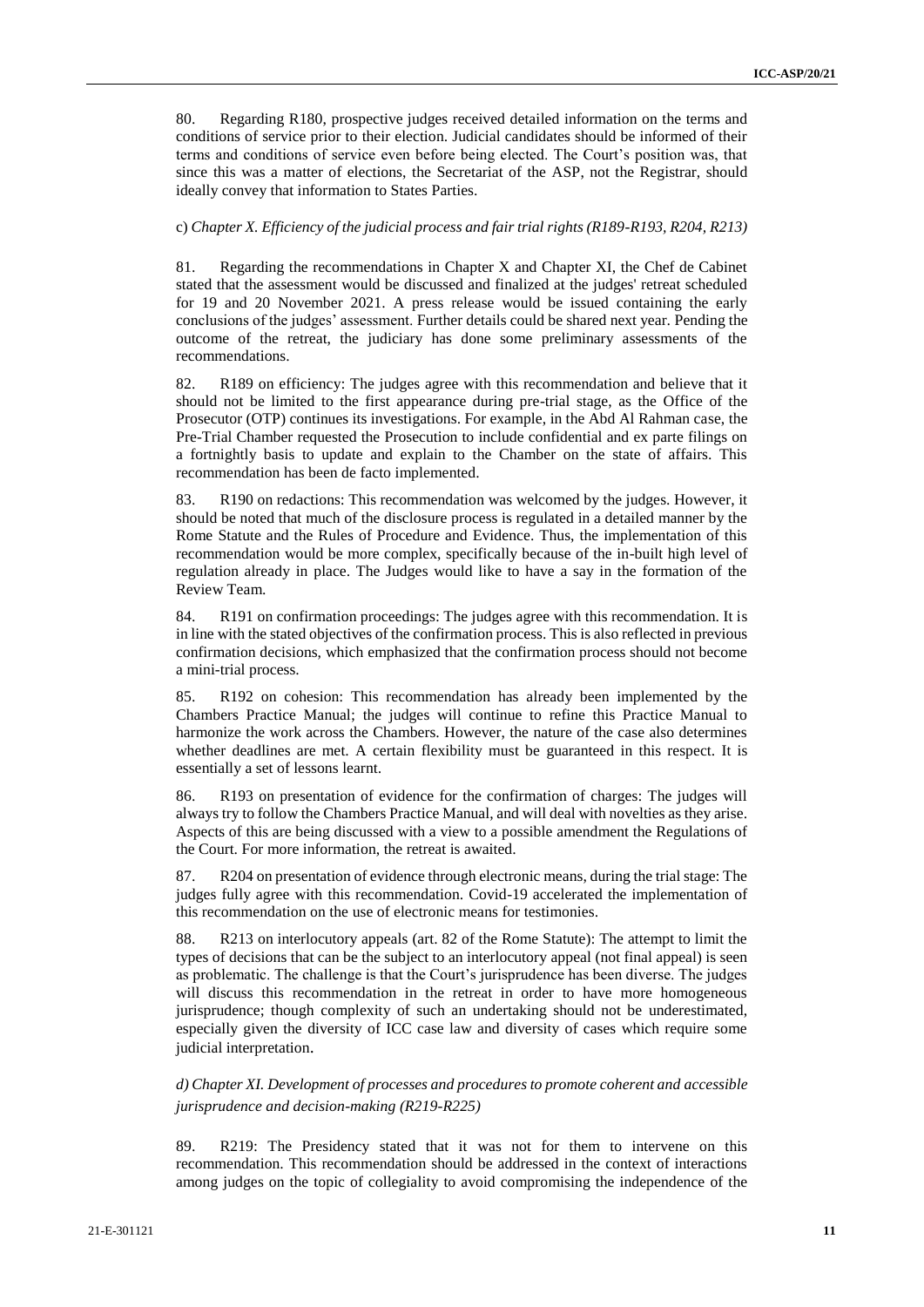Presidency. It should be considered with other IER Recommendations related to the collegiality of the judges.

90. R220: This recommendation had been implemented with the adoption in 2019 of the Internal Guidelines on Judgment Drafting and Guidelines on judgment structure, and will continue.

91. R221 on unanimous decisions and dissent: This recommendation was welcomed. The judges had previously discussed this issue under collegiality. However, it was noted that dissent was explicitly foreseen in article 74(5) of the Rome Statute. In addition, the legal culture of the judges was also relevant, as some systems allowed for dissenting and separate opinions while others did not. It was therefore important to strike the right balance. The judges would assess this recommendation further in their retreat.

92. R225: this recommendation on the Judgment Structure and Drafting Guidelines was being implemented.

#### **3. Update by the Office of the Prosecutor (OTP)**

93. The Deputy Prosecutor explained that the OTP had established a task force for the implementation of the recommendations assigned to the office.

*a) Chapter I. Governance (R48, R55, R65, R67-R68, R71)*

94. These recommendations relate to OTP governance and should be seen in the context of the transition to a new structure; he noted that the old structures would continue until the new structures had been formally established in early 2022.

95. R48 and R55: He indicated that R.48 had not been implemented, while favouring the structure of two Deputy Prosecutors (noting that the Committee on Budget and Finance had recommended it, as requested by the new Prosecutor; and the selection process had already taken place, pending their election at the twentieth session of the Assembly) and R55, on the appointment of a Senior Media Officer had also been included in the budget proposal. The proposed programme budget for 2022 reflected its implementation.

96. R65, R67, R68: The recommendations reflect the opinion of the OTP. Induction training already exist for staff, as well as in-house or pro bono training. In addition, staff could participate in United Nations sponsored management training programmes. Nevertheless, there were major budgetary restrictions for all those training programs (induction, follow-up, and professional development). The recommendations would be further discussed during the ongoing transition process of the new Prosecutor.

97. R71 on priorities: The dependency on the budget was also pointed out in this case. Only after the budget has been approved would the OTP be able to set more precise priorities.

*b) Chapter XV. OTP internal quality control mechanisms (R305-R319***)**

98. R305, R306, R307: These recommendations had already been implemented, namely through the recently amended Evidence Review Guidelines (R305), the amended ID Source Evaluation Guidelines (R306) and through the KPI dashboard (R307). This means that there were now regular reviews of the existing evidence.

99. R308 on peer evidence review: This detailed recommendation needed further evaluation, though some ideas were already included in the Guidelines, such as the use of simulated opposition or "red teams". However, it appeared not to be fully implementable due to lack of financial resources which made "red-teaming" ("stress-test" of evidence by other colleagues) difficult.

100. R309 on peer review panels: The inclusion of analysts and investigators was already provided for in evidence reviews. The assessment of factual and legal aspects would be addressed under the "unified (integrated) teams" concept, with an inclusive approach.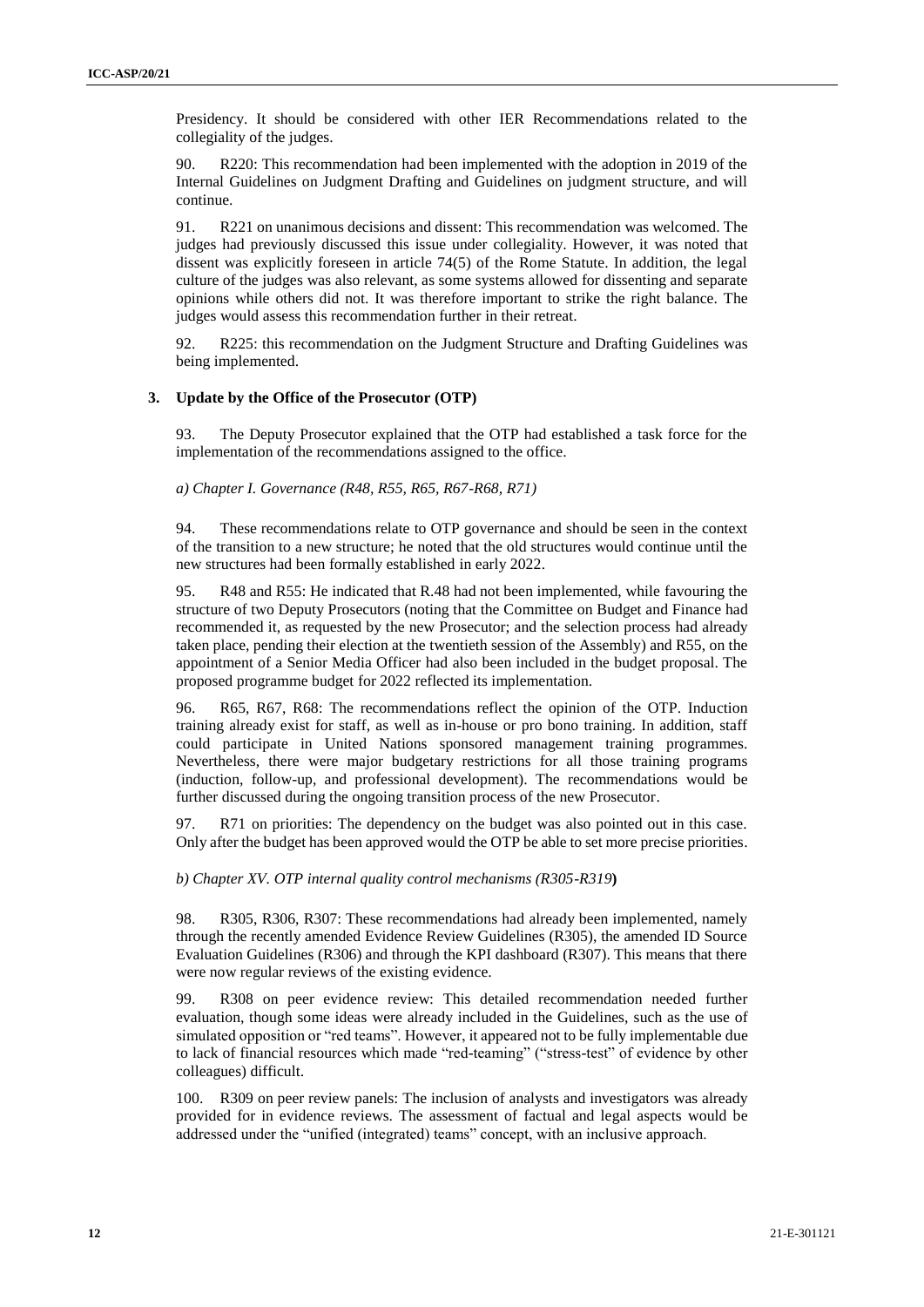101. R310 on testing of the trial readiness: It is being implemented through the multifaceted test of "a reasonable prospect of conviction" (not only the evidentiary strength, but also information management and witness protection).

102. R311-312 on trial monitoring: Started with lessons learned in the Ongwen case but would be more structured or regularly done to extract the best practices and continue with the professional development. This would be further discussed in the framework of the evidence review in order to assure trial readiness.

R313-R319: These recommendations on lessons learned were considered actionable by the OTP and would be institutionalized, including through the KPIs, and further improved, as part of the working culture.

104. R316: This recommendation must not be necessarily implemented as lessons learned reports were already being worked on.

105. R318: This recommendation was particularly welcomed by the OTP but resource availability had been a challenge to maintaining this valuable investigations jurisprudence report.

106. At the conclusion of the presentations it was enquired, whether a written document summarizing the updates presented could be provided by the Court. The Co-Chairs recalled that the comprehensive oral explanations by the representatives of the Court as a whole were an update of the overall written response, dated 14 April 2021. They further explained that asking the Court to accompany each update with a written document was thought to overburden the Court unnecessarily, since the Court was already expected to provide regular updates to the Review Mechanism and report to the Assembly ahead of its twentieth session.<sup>18</sup> Updates regarding the IER recommendations allocated to the Court would follow.

## **III. The way forward**

107. As regards the way forward for the Study Group, the Co-Chairpersons and co-focal points noted that the final report of the Independent Expert Review, dated 30 September 2020, contained recommendations relating to the work of the Study Group and that the Comprehensive action plan, adopted by the Bureau on 28 July 2021, had allocated a considerable number of those recommendations to the Study Group for consideration in 2021 and 2022, and had further identified it as a platform for discussion.

108. In consequence, the Co-Chairpersons and co-focal points note that the work of the Study Group in 2022 will be threefold and include 1) the continuation and commencement of the assessment of IER recommendations allocated to the Study Group, 2) the commencement of the implementation of recommendations where the assessment has been positively concluded and 3) the continued facilitation of a dialogue with the Court on clusters of recommendations allocated to the Court.

## **IV. Recommendations**

109. The Study Group through the Bureau submits the following recommendations for the consideration of the Assembly:

## **A. For inclusion in the omnibus resolution**

*The Assembly of States Parties,*

1. *Welcomes* the continued structured dialogue between States Parties and the Court with a view to strengthening the institutional framework of the Rome Statute system and enhancing the efficiency and effectiveness of the Court while fully preserving its judicial independence;

2. Takes note of the Bureau's report on the Study Group on Governance;<sup>19</sup>

<sup>18</sup> ICC-ASP/19/Res.7, para. 8.

<sup>19</sup> ICC-ASP/20/21.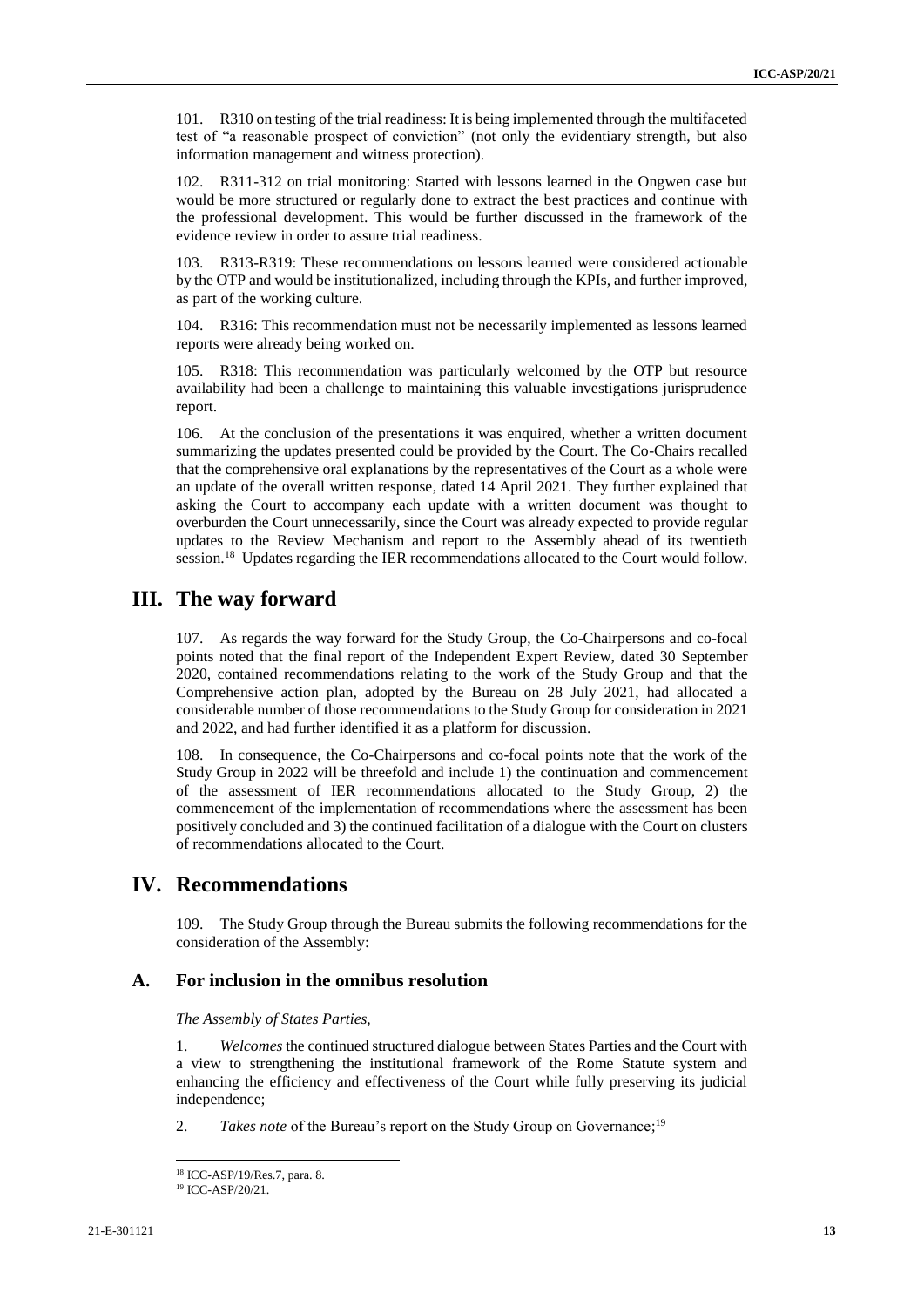3. *Extends* for another year the mandate of the Study Group, established in resolution ICC-ASP/9/Res.2 and extended in resolutions ICC-ASP/10/Res.5, ICC-ASP/11/Res.8, ICC-ASP/12/Res.8, ICC-ASP/13/Res.5, ICC-ASP/14/Res.4, ICC-ASP/15/Res.5, ICC-ASP/13/Res.5, ICC-ASP/14/Res.4, ICC-ASP/15/Res.5, ICC-ASP/16/Res.6, ICC-ASP/17/Res.5, ICC-ASP/18/Res.6 and ICC-ASP/19/Res.6;

4. *Takes note* of the final report of the Independent Expert Review, dated 30 September 2020, and the Comprehensive Action Plan, adopted by the Bureau on 28 July 2021 and *notes*  that the Study Group will consider recommendations falling within its mandate;

## **B. For inclusion in the mandates annexed to the omnibus resolution**

With regard to the **Study Group on Governance**,

a) *invites* the Court to further engage in a structured dialogue with States Parties with a view to strengthening the institutional framework of the Rome Statute system and enhancing the efficiency and effectiveness of the Court while fully preserving its judicial independence, and to provide State Parties with its assessment of the respective IER recommendations;

b) *invites* the Study Group to closely cooperate with the Court, subsidiary bodies and other facilitations established by the Assembly on the assessment and implementation of the Independent Experts' recommendations that address governance issues;

c) *requests* the Study Group to consider the following issues, and to report thereon to the twenty-first session of the Assembly:

i) Recommendations of the Independent Experts allocated to the Study Group in the Comprehensive Action Plan; and

ii) Facilitation of a platform for the discussion of the Independent Experts' recommendations assigned to the Court.

## **C. For inclusion in the stand-alone resolution of the Review Mechanism**

With regard to the **Study Group on Governance, on the procedure to amend the Rules of Procedure and Evidence (R381-R384)**

*Recalling* the findings in the Report of the Group of Independent Experts ("IER report") that "[t]here is an urgent need for the Court to consider and adopt practices enhancing the efficiency, effectiveness, considerateness, courtesy, and fairness of proceedings", and that a deadlock exists that disables the Court from "steadily introducing measures to improve the multifarious aspects of its procedures" (IER Report, para. 983),

*Recalling* further that the Experts found that, currently, "proposed amendments lie in limbo in the absence of consensus", while article 51(2) of the Rome Statute provides that such an amendment proposal "shall enter into force upon adoption by a two-thirds majority of the members of the Assembly of States Parties",<sup>20</sup>

*Recalling* the "Roadmap on reviewing the criminal procedures of the International Criminal Court"; <sup>21</sup> ("Roadmap") which, *inter alia*, states that States Parties and the Court will keep under review the effectiveness of the Roadmap;

*Considering* that Recommendation 381 of the IER Report states: "Article 51(2) of the Rome Statute should be amended to provide that amendments to the RPE may be proposed by a Judge, the Prosecutor, the Defence Office or any State Party, and that any amendment will enter into force if agreed to by an absolute majority of the Judges at a plenary meeting convened with notice of the proposal. It would have immediate effect. Until such an amendment enters into force, the Assembly should vote on RPE amendments by two thirds majority, rather than consensus, in line with the provisions of Article 51(2)";

<sup>20</sup> IER Report, para. 980.

<sup>21</sup> ICC-ASP/12/37 (2013), annex 1.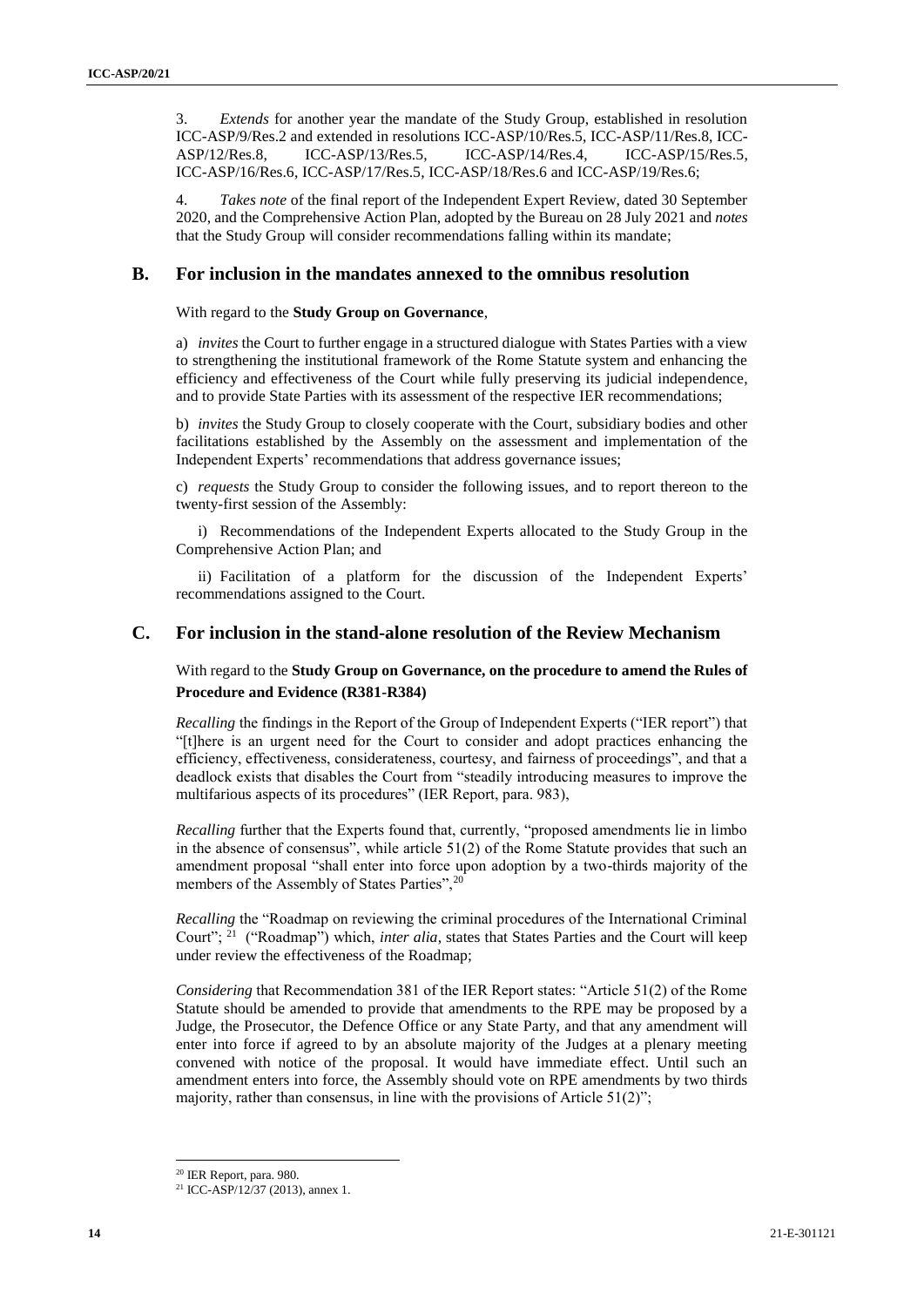*Considering* that the efficiency and effectiveness of the Court, a common interest for both the Assembly and the Court, require a procedure that enables the Court as well as States Parties to provide for rule amendments, and that such procedure should respect the provisions of Articles 112(7) and 51(2) of the Rome Statute regarding, respectively, the taking of decisions by the Assembly by consensus and, in the absence of consensus, upon adoption by a two-thirds majority of the members of the Assembly of States Parties;

*Considering* that, in accordance with the Roadmap, the Study Group on Governance engages in a dialogue with the Working Group on Lessons Learnt (WGLL) and the Advisory Committee on Legal Texts (ACLT) on recommendations for rule amendments, and that the Study Group will consider the views of the WGLL and the ACLT before it decides to endorse any such proposal and to send it to the Working Group on Amendments;

1. *Calls upon* all States Parties, in cooperation with the Court, to rigorously and thoroughly review, in accordance with the Roadmap, each Rule amendment proposal within the Study Group on Governance as well as the Working Group on Amendments in line with the "Terms of reference of the Working Group on Amendments" (ICC-ASP/11/20, Annex II);

2. *Decides* that, in accordance with Articles 112(7) and 51(2) of the Rome Statute, a decision on the adoption of a Rule amendment proposal shall be taken at the session of the Assembly of States Parties that follows the submission of this proposal to the Working Group on Amendments, in accordance with the procedure set out in paragraph 1;

3. *Requests* the Study Group on Governance to consider the remainder of recommendations 381-384, and to report thereon to the twenty-first session of the Assembly.

## With regard to the **Study Group on Governance**, **on the election of the Registrar (R76- R78)**

*Recalling* the provisions of article 43, paragraph 4, of the Rome Statute according to which the judges shall elect the Registrar by absolute majority, taking into account any recommendation by the Assembly of States Parties,

*Recalling further* the provisions of rule 12, paragraph 1, of the Rules of Procedure and Evidence that it is the responsibility of the Presidency of the Court to establish a list of candidates who satisfy the criteria laid down in article 43, paragraph 3 of the Rome Statute and transmit the list to the Assembly of States Parties with a request for any recommendations,

*Considering* the findings of the "Independent Expert Review of the International Criminal Court and the Rome Statute System Final Report" ("IER report") in paragraph 186 that "the process ought to be more thorough and that States Parties should play a stronger role in the process, in line with the provisions of the Rome Statute."

*Noting* that the full implementation of recommendation 76 of the IER report would require an amendment of the Rules of Procedure and Evidence with respect to the entity responsible for the establishment of a list of candidates to be presented to the Assembly of States Parties,

*Noting further* that the process of the election of the Registrar will commence in the first quarter of 2022 leaving not sufficient time to fully assess and implement recommendation 76 of the IER report beforehand,

1. *Decides* to strengthen the participation of States Parties in the upcoming election of the Registrar in 2023 within the existing legal framework and *decides further* to continue its consideration and possible implementation of recommendation 76 of the IER report for future elections;